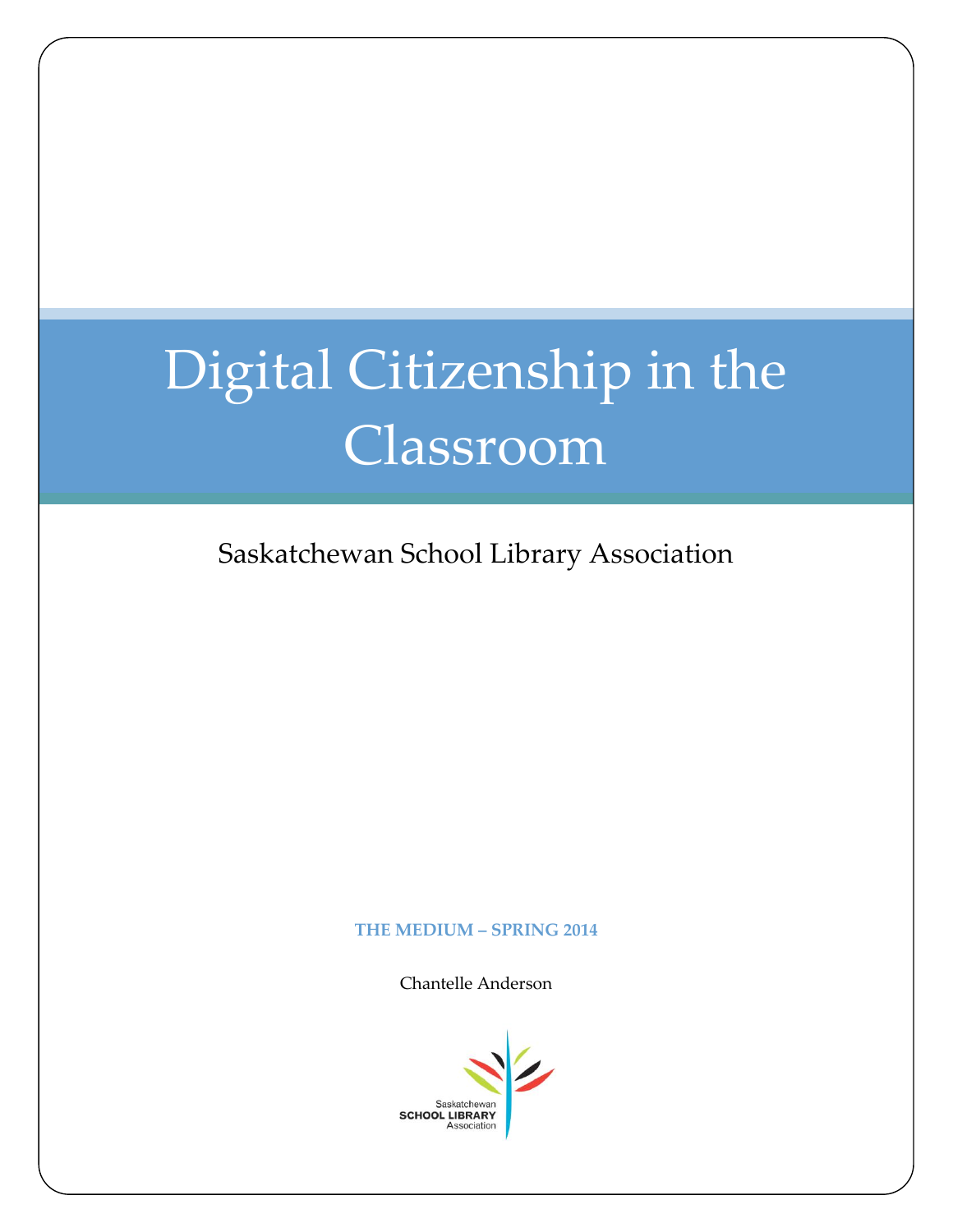## **Digital Citizenship in the Classroom**

## Saskatchewan School Library Association

To me the sign of a good conference is when I can take away great ideas and directly apply them to my job both as Teacher Librarian and as a classroom teacher. The IT Summit in Saskatoon is one of those conferences, and this year was no exception. I 'tweeted' quotes and links, ideas and apps. One session in particular caught my attention and gave me some great 'food for thought' to take away and that was the session on Digital Citizenship. Presented by [Joanna Sanders](https://www.google.com/url?q=https%3A%2F%2Ftwitter.com%2FMmeSanders&sa=D&sntz=1&usg=AFQjCNE_DE8Itqg7NEc17vwwiFV8lTBeug) and [Andrea Hnatiuk](https://www.google.com/url?q=https%3A%2F%2Ftwitter.com%2Fahnatiuk&sa=D&sntz=1&usg=AFQjCNHIriDeEY6e1K_Y0dxka7txXUEEvQ) from the Ministry of Education, it gave a good variety of ideas to get started, some theory as to why it's important, and some resources to use in creating our own lessons and programs surrounding digital citizenship. Here is a link to their presentation<http://goo.gl/iFmzZL> . They also put a plug in for the Digital Citizenship Massive Open Online Course (DCMOOC) that the Ministry hosted with [Alec Couros](http://about.me/couros) from the University of Regina. The MOOC is complete but the archived copies of all the presentations still exist on the website<http://dcmooc.ca/> along with blogs and other resources. I highly recommend watching the archived presentations as the conversations surrounding them in the chat are phenomenal!

After participating in both the session at the IT Summit and the DCMOOC, I've learned that digital citizenship is more than just telling our students what they should and shouldn't do online. Just as we are teaching them to be responsible and contributing citizens in society, our presence online is quickly becoming a norm. Our students need to understand early how to interact appropriately and safely online, what their presence should look like, and what tools are available to them BEFORE they create that permanent footprint. Giving our students ample opportunities to explore and create is important but not without the proper tools to do so safely and appropriately. Everyone has a different idea or approach as to how to get the digital citizenship point across, but I think it's important not to scare students. There are a lot of messages out there designed to show students the consequences of bad choices online, and I think there is a place for those messages, but after having conversations with my own students I feel that it is more effective to validate what they are doing right and give them more tools to make better choices. We need to model it ourselves and share that in our conversations with our students – for in teaching them to be better digital citizens has made me more aware of my own online presence.